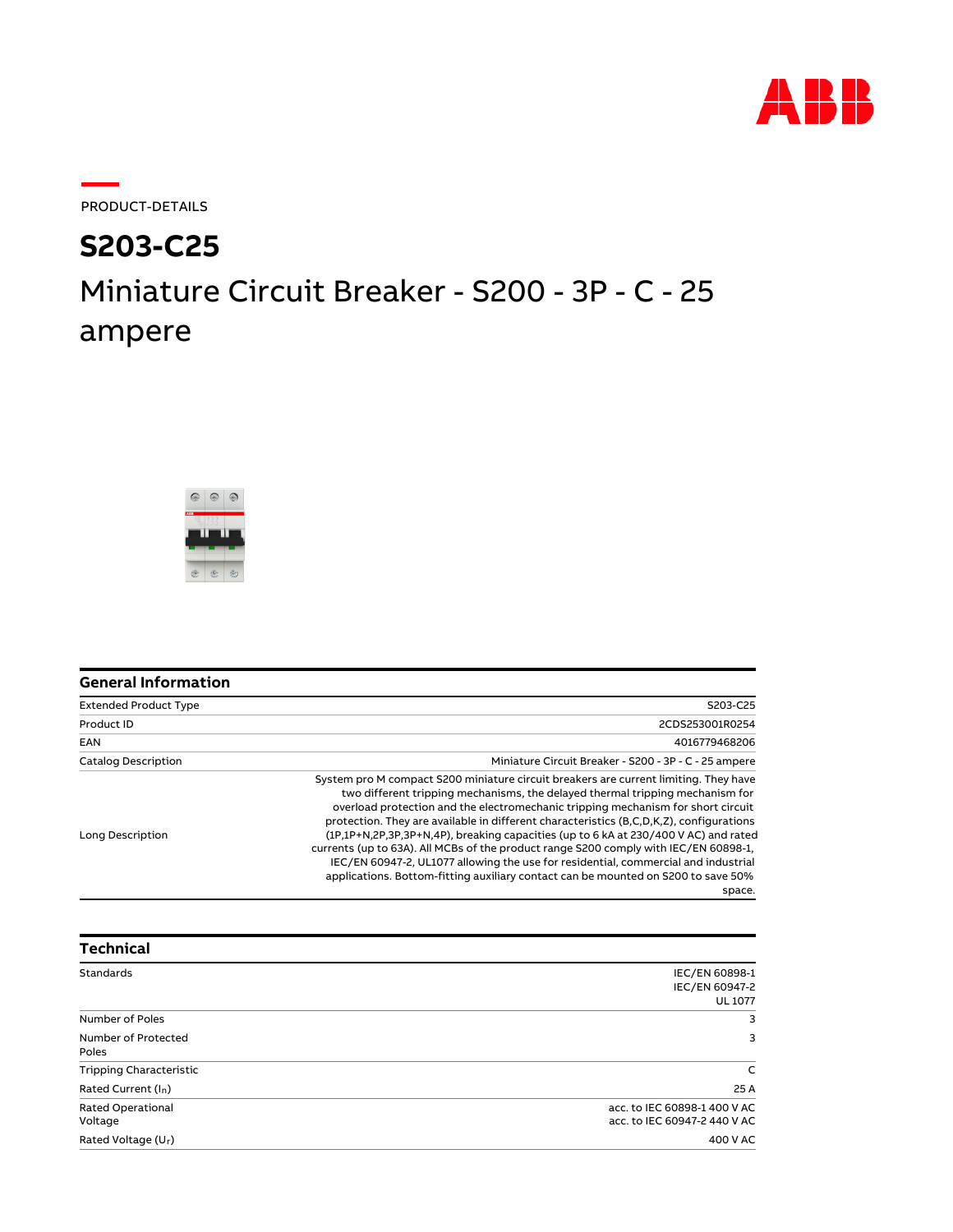| Power Loss                                        | 9.6 W                                                                                                          |
|---------------------------------------------------|----------------------------------------------------------------------------------------------------------------|
|                                                   | at Rated Operating Conditions per Pole 3.2 W                                                                   |
| <b>Rated Insulation Voltage</b><br>$(U_i)$        | acc. to IEC/EN 60664-1 440 V                                                                                   |
| <b>Operational Voltage</b>                        | Maximum (Incl. Tolerance) 440 V AC                                                                             |
|                                                   | Maximum 440 V AC<br>Minimum 12 V AC                                                                            |
|                                                   | Minimum 12 V DC                                                                                                |
| Rated Frequency (f)                               | 50 Hz                                                                                                          |
|                                                   | 60 Hz                                                                                                          |
| <b>Rated Short-Circuit</b><br>Capacity $(l_{cn})$ | (400 V AC) 6 kA                                                                                                |
| Rated Ultimate Short-                             | (230 V AC) 20 kA                                                                                               |
| Circuit Breaking                                  | (440 V AC) 10 kA                                                                                               |
| Capacity (I <sub>cu</sub> )                       |                                                                                                                |
| <b>Rated Service Short-</b><br>Circuit Breaking   | (230 V AC) 15 kA                                                                                               |
| Capacity (I <sub>cs</sub> )                       |                                                                                                                |
| <b>Energy Limiting Class</b>                      | 3                                                                                                              |
| Overvoltage Category                              | Ш                                                                                                              |
| <b>Pollution Degree</b>                           | 3                                                                                                              |
| Rated Impulse                                     | 4 kV                                                                                                           |
| Withstand Voltage (U <sub>imp</sub>               | (6.2 kV @ sea level)                                                                                           |
| ⟩                                                 | (5.0 kV @ 2000 m)                                                                                              |
| Dielectric Test Voltage                           | 50/60 Hz, 1 min: 2 kV                                                                                          |
| <b>Housing Material</b>                           | Insulation Group II, RAL 7035                                                                                  |
| <b>Actuator Material</b>                          | Insulation Group II, Black, Sealable                                                                           |
| <b>Actuator Marking</b>                           | 1/0                                                                                                            |
| <b>Contact Position</b><br>Indication             | Red ON / Green OFF                                                                                             |
| Degree of Protection                              | <b>IP20</b>                                                                                                    |
| Remarks                                           | IP40 in enclosure with cover                                                                                   |
| <b>Electrical Endurance</b>                       | 20000 AC cycle                                                                                                 |
|                                                   | 20000 cycle                                                                                                    |
| Terminal Type                                     | <b>Screw Terminals</b>                                                                                         |
| <b>Screw Terminal Type</b>                        | Failsafe Bi-directional Cylinder-lift Terminal                                                                 |
| <b>Connecting Capacity</b>                        | Busbar 10 / 10 mm <sup>2</sup>                                                                                 |
|                                                   | Flexible with Ferrule 0.75  25 mm <sup>2</sup><br>Flexible 0.75  25 mm <sup>2</sup>                            |
|                                                   | Rigid 0.75  35 mm <sup>2</sup>                                                                                 |
|                                                   | Stranded 0.75  35 mm <sup>2</sup>                                                                              |
| <b>Tightening Torque</b>                          | 2.8 N·m                                                                                                        |
| <b>Recommended Screw</b><br>Driver                | Pozidriv <sub>2</sub>                                                                                          |
| Mounting on DIN Rail                              | TH35-15 (35 x 15 mm Mounting Rail) acc. to IEC 60715<br>TH35-7.5 (35 x 7.5 mm Mounting Rail) acc. to IEC 60715 |
| <b>Mounting Position</b>                          | Any                                                                                                            |
| Built-In Depth (t2)                               | 69 mm                                                                                                          |
| <b>Installation Size</b>                          | acc. to DIN 43880 1                                                                                            |
| Power Supply                                      | Arbitrary                                                                                                      |
| Connection                                        |                                                                                                                |
|                                                   |                                                                                                                |
|                                                   |                                                                                                                |
| Environmental                                     |                                                                                                                |

| Operation -25 $\dots$ +55 °C                   |
|------------------------------------------------|
| Storage -40  +70 °C                            |
| 30 °C                                          |
|                                                |
| 25g / 2 shocks / 13 ms                         |
|                                                |
| 5q, 20 cycles at 5  150  5 Hz with load 0.8 In |
|                                                |
| 28 cycles                                      |
|                                                |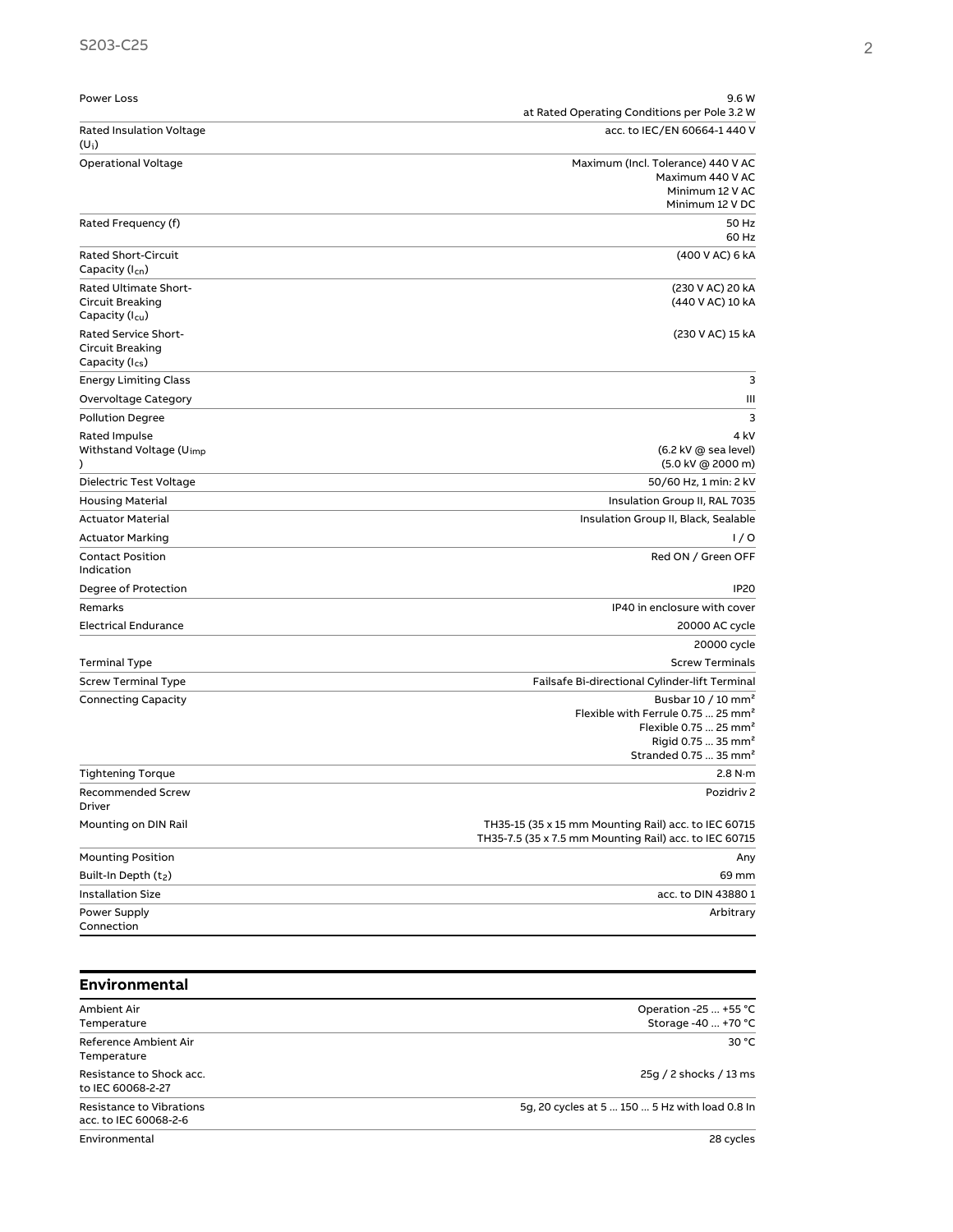## Conditions

with 55 °C / 90-96 %
and 25 °C / 95-100 % RoHS Status Following EU Directive 2011/65/EU

| <b>Technical UL/CSA</b>               |                                                               |
|---------------------------------------|---------------------------------------------------------------|
| Maximum Operating<br>Voltage UL/CSA   | 110 V DC<br>480Y/277 V AC                                     |
| <b>Connecting Capacity</b><br>UL/CSA  | Busbar 18-8 AWG<br>Conductor 18-4 AWG                         |
| <b>Tightening Torque</b><br>UL/CSA    | $25$ in $Ib$                                                  |
| Interrupting Rating acc.<br>to UL1077 | (110 V DC) 10 kA<br>(277 V AC) 6 kA<br>(480Y / 277 V AC) 6 kA |
| <b>Dimensions</b>                     |                                                               |
| <b>Product Net Width</b>              | 52.5 mm                                                       |
| Product Net Depth /<br>Length         | 69 mm                                                         |
| Product Net Height                    | 88 mm                                                         |
| Product Net Weight                    | 0.375 kg                                                      |
| <b>Container Information</b>          |                                                               |
| Package Level 1 Units                 | carton 1 piece                                                |
| Package Level 1 Width                 | 92 mm                                                         |
| Package Level 1 Depth /<br>Length     | 58 mm                                                         |
|                                       |                                                               |
| Package Level 1 Height                | 80 mm                                                         |
| Package Level 1 Gross<br>Weight       | $0.4$ kg                                                      |
| Package Level 1 EAN                   | 4016779609272                                                 |
| Package Level 2 Units                 | carton 36 piece                                               |
| Package Level 2 Width                 | 275 mm                                                        |
| Package Level 2 Depth /<br>Length     | 395 mm                                                        |
| Package Level 2 Height                | 210 mm                                                        |
| Package Level 2 Gross<br>Weight       | 13.36 kg                                                      |

| Minimum Order Quantity       | 1 piece  |
|------------------------------|----------|
| <b>Customs Tariff Number</b> | 85362010 |
| E-Number (Sweden)            | 2100604  |
| E-Number (Finland)           | 3210625  |
|                              |          |

| <b>Certificates and Declarations (Document Number)</b> |                 |
|--------------------------------------------------------|-----------------|
| Declaration of<br>Conformity - CE                      | 2CDK403001D0607 |
| Environmental<br>Information                           | 2CDK400030D0201 |
| Instructions and<br>Manuals                            | 2CDS207104P0001 |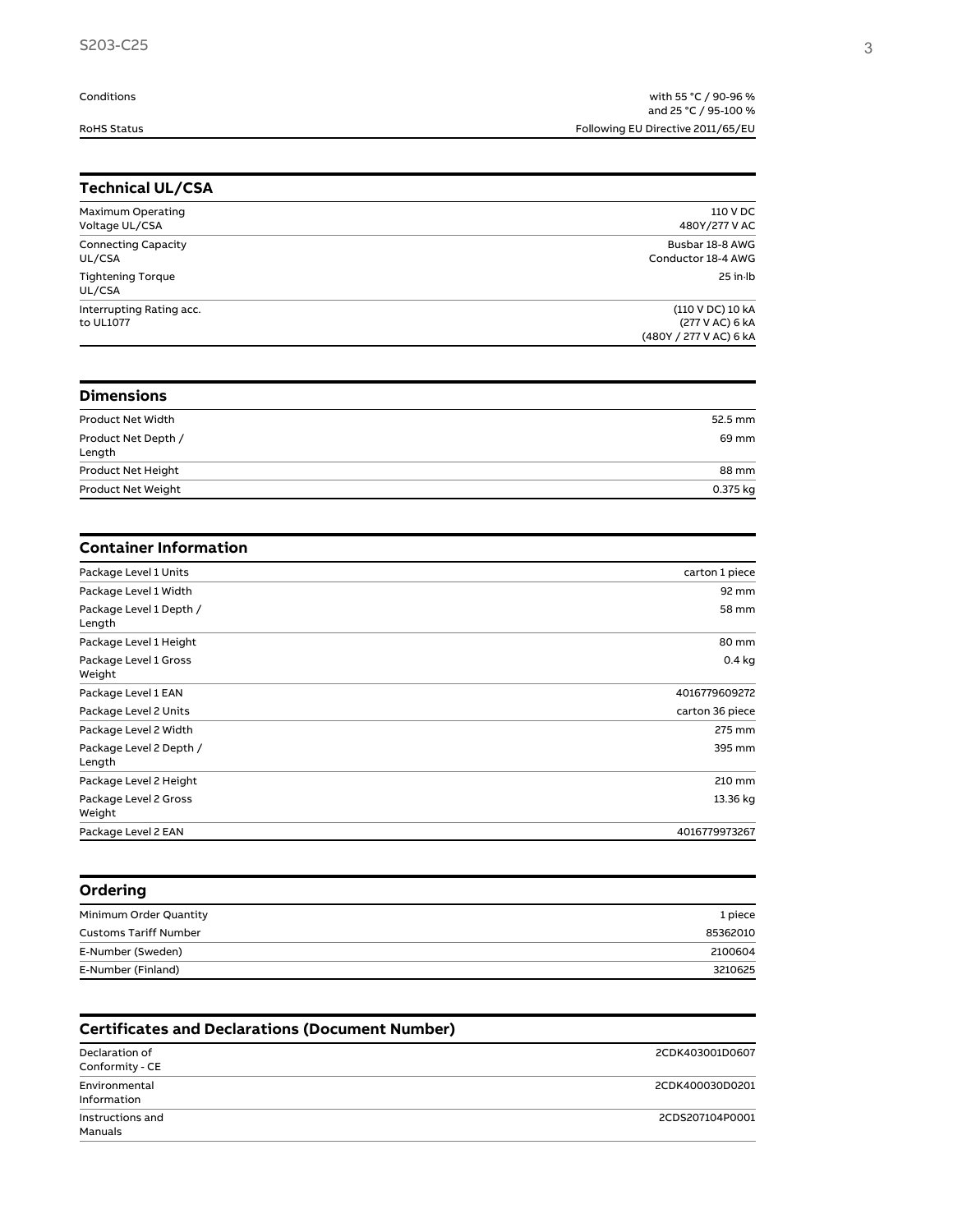| <b>Popular Downloads</b>             |                 |
|--------------------------------------|-----------------|
| Data Sheet, Technical<br>Information | 9AKK107046A0423 |
| Instructions and<br>Manuals          | 2CDS207104P0001 |
|                                      |                 |

| <b>Classifications</b>               |                                            |
|--------------------------------------|--------------------------------------------|
| <b>Object Classification</b><br>Code | F                                          |
| ETIM <sub>6</sub>                    | EC000042 - Miniature circuit breaker (MCB) |
| ETIM <sub>7</sub>                    | EC000042 - Miniature circuit breaker (MCB) |
| ETIM <sub>8</sub>                    | EC000042 - Miniature circuit breaker (MCB) |
| eClass                               | V11.0:27141901                             |
| <b>UNSPSC</b>                        | 39121614                                   |

| <b>Accessories</b> |                                                    |                                                   |                      |                           |
|--------------------|----------------------------------------------------|---------------------------------------------------|----------------------|---------------------------|
| Identifier         | Description                                        |                                                   | <b>Type Quantity</b> | Unit Of<br><b>Measure</b> |
| 2CDS200922R0001    | S2C-S/H6R - Signal / Auxiliary Contact             | S2C-S/H6R                                         | $\mathbf{1}$         | piece                     |
| 2CDS200912R0001    | S2C-H6R - Auxiliary Contact                        | S2C-H6R                                           | 1                    | piece                     |
| 2CDS200936R0001    | S2C-H11L - Auxiliary Contact                       | <b>S2C-H11L</b>                                   | $\mathbf{1}$         | piece                     |
| 2CDS200936R0002    | S2C-H20L - Auxiliary Contact                       | S2C-H20L                                          | $\mathbf{1}$         | piece                     |
| 2CDS200936R0003    | S2C-H02L - Auxiliary Contact                       | S2C-H02L                                          | $\mathbf{1}$         | piece                     |
| 2CDS200946R0001    | S2C-H6-11R - Auxiliary Contact                     | S2C-H6-11R                                        | 1                    | piece                     |
| 2CDS200946R0002    | S2C-H6-20R - Auxiliary Contact                     | S2C-H6-20R                                        | 1                    | piece                     |
| 2CDS200946R0003    | S2C-H6-02R - Auxiliary Contact                     | S2C-H6-02R                                        | 1                    | piece                     |
| 2CDS200909R0001    | S2C-A1 - Shunt Trip                                | S2C-A1                                            | 1                    | piece                     |
| 2CDS200909R0002    | S2C-A2 - Shunt Trip                                | <b>S2C-A2</b>                                     | $\mathbf{1}$         | piece                     |
| 2CSS200911R0001    | S2C-UA 12 DC - Undervoltage release S2C-UA 12 DC   |                                                   | $\mathbf{1}$         | piece                     |
| 2CSS200911R0002    | S2C-UA 24 AC - Undervoltage release S2C-UA 24 AC   |                                                   | $\mathbf{1}$         | piece                     |
| 2CSS200911R0003    | S2C-UA 48 AC - Undervoltage release S2C-UA 48 AC   |                                                   | $\mathbf{1}$         | piece                     |
| 2CSS200911R0004    | S2C-UA 110 AC - Undervoltage release S2C-UA 110 AC |                                                   | 1                    | piece                     |
| 2CSS200911R0005    | S2C-UA 230 AC - Undervoltage release               | S2C-UA 230<br>AC                                  | 1                    | piece                     |
| 2CSS200911R0006    | S2C-UA 400 AC - Undervoltage release               | <b>S2C-UA 400</b><br>AC                           | 1                    | piece                     |
| 2CSS200911R0007    | S2C-UA 24 DC - Undervoltage release S2C-UA 24 DC   |                                                   | $\mathbf{1}$         | piece                     |
| 2CSS200911R0008    |                                                    | S2C-UA 48 DC - Undervoltage release S2C-UA 48 DC  |                      | piece                     |
| 2CSS200911R0009    |                                                    | S2C-UA 110 DC - Undervoltage releaseS2C-UA 110 DC |                      | piece                     |
| 2CSS200911R0010    | S2C-UA 230 DC - Undervoltage release               | S2C-UA 230<br>DC                                  | 1                    | piece                     |
| 2CSS201997R0013    | S2C-CM1 - Motor operating device                   | S2C-CM1                                           | $\mathbf{1}$         | piece                     |
| 2CSS203997R0013    | S2C-CM2/3 - Motor operating device                 | S2C-CM2/3                                         | $\mathbf{1}$         | piece                     |
| 2CSS204997R0013    | S2C-CM4 - Motor operating device                   | S <sub>2</sub> C-CM <sub>4</sub>                  | 1                    | piece                     |
| GHS2001901R0003    | S2C-DH - Mechanical Accessories                    | S2C-DH                                            | $\mathbf{1}$         | piece                     |
| 2CSS200998R0001    | S2C-BP - Mechanical tripping device                | S2C-BP                                            | $\mathbf{1}$         | piece                     |
| 2CSS200999R0001    | S2C-EST - Plug-in base                             | S2C-EST                                           | $\mathbf{1}$         | piece                     |
| 2CDS200918R0001    | S2C-NT - Hand Operated Neutral                     | S2C-NT                                            | 1                    | piece                     |
| 2CCA880100R0001    | CMS-100PS Sensor                                   | CMS-100PS                                         | 1                    | piece                     |
| 2CCA880101R0001    | CMS-101PS Sensor                                   | <b>CMS-101PS</b>                                  | 1                    | piece                     |
| 2CCA880102R0001    | CMS-102PS Sensor                                   | <b>CMS-102PS</b>                                  | 1                    | piece                     |